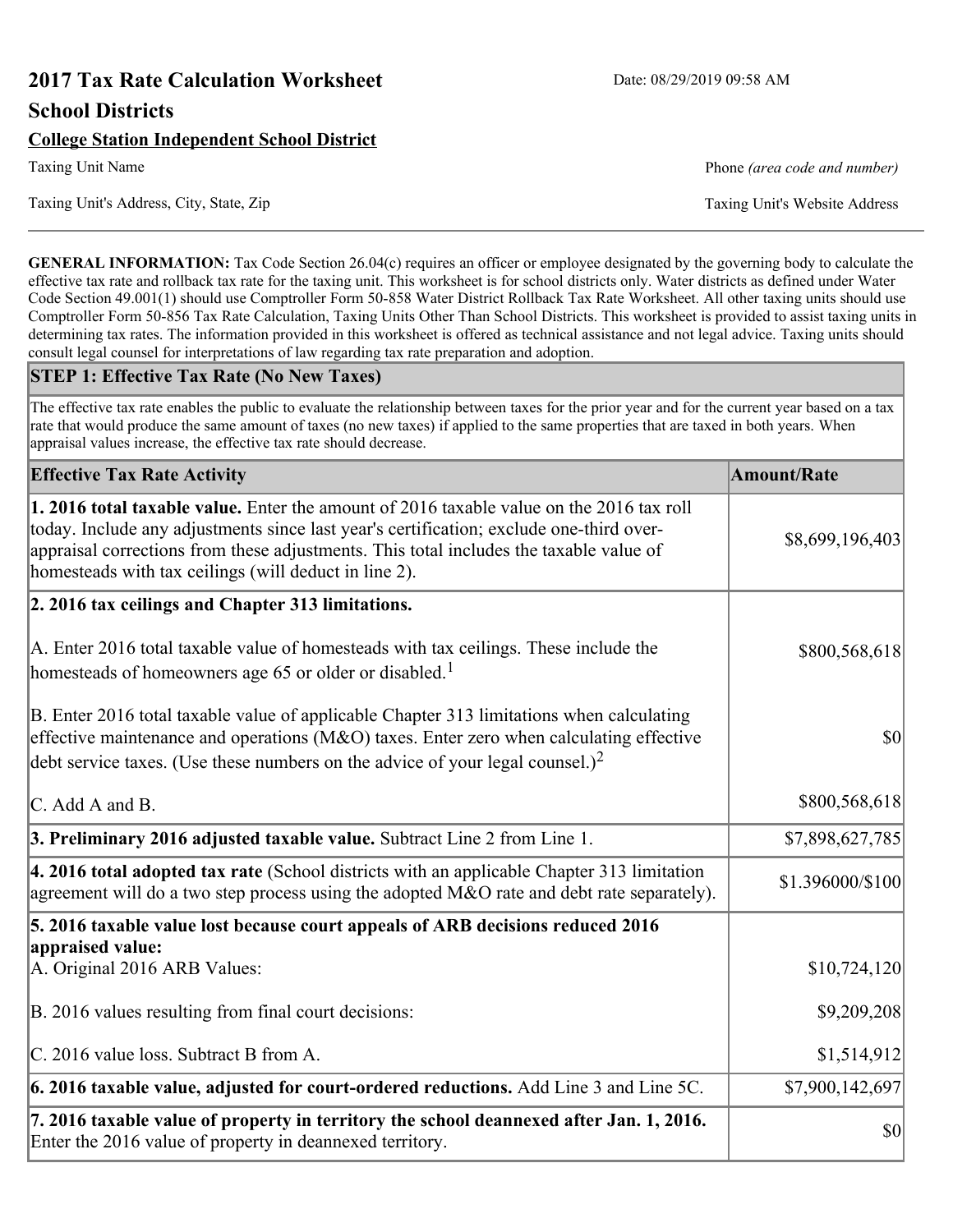| 8. 2016 taxable value lost because property first qualified for an exemption in 2017.<br>Note that lowering the amount or percentage of an existing exemption does not create a new<br>exemption or reduce taxable value. If the school district increased an original exemption, use<br>the difference between the original exempted amount and the increased exempted amount.<br>Do not include value lost due to freeport or goods-in-transit exemptions. |                 |
|--------------------------------------------------------------------------------------------------------------------------------------------------------------------------------------------------------------------------------------------------------------------------------------------------------------------------------------------------------------------------------------------------------------------------------------------------------------|-----------------|
| A. Absolute exemptions. Use 2016 market value:                                                                                                                                                                                                                                                                                                                                                                                                               | \$8,155,128     |
| B. Partial exemptions. 2017 exemption amount or 2017 percentage exemption times 2016<br>value:                                                                                                                                                                                                                                                                                                                                                               | \$14,817,363    |
| C. Value loss: Add A and B.                                                                                                                                                                                                                                                                                                                                                                                                                                  | \$22,972,491    |
| 9. 2016 taxable value lost because property first qualified for agricultural appraisal (1-<br>d or 1-d-1), timber appraisal, recreational/scenic appraisal or public access airport<br>special appraisal in 2017. Use only properties that qualified in 2017 for the first time; do<br>not use properties that qualified in 2016.                                                                                                                            |                 |
| A. 2016 market value:                                                                                                                                                                                                                                                                                                                                                                                                                                        | \$1,296,438     |
| B. 2017 productivity or special appraised value:                                                                                                                                                                                                                                                                                                                                                                                                             | \$26,740        |
| C. Value loss. Subtract B from A.                                                                                                                                                                                                                                                                                                                                                                                                                            | \$1,269,698     |
| <b>10. Total adjustments for lost value.</b> Add Lines 7, 8C and 9C.                                                                                                                                                                                                                                                                                                                                                                                         | \$24,242,189    |
| 11. 2016 adjusted taxable value. Subtract Line 10 from Line 6.                                                                                                                                                                                                                                                                                                                                                                                               | \$7,875,900,508 |
| <b>12. Adjusted 2016 taxes.</b> Multiply Line 4 by Line 11 and divide by \$100.                                                                                                                                                                                                                                                                                                                                                                              | \$109,947,571   |
| <b>13. Taxes refunded for years preceding tax year 2016.</b> Enter the amount of taxes refunded<br>by the district for tax years preceding tax year 2016. Types of refunds include court<br>decisions, corrections and payment errors. Do not include refunds for tax year 2016. This<br>line applies only to tax years preceding tax year 2016.                                                                                                             | \$73,219        |
| 14. Adjusted 2016 taxes with refunds. Add Lines 12 and 13.                                                                                                                                                                                                                                                                                                                                                                                                   | \$110,020,790   |
| 15. Total 2017 taxable value on the 2017 certified appraisal roll today. This value<br>includes only certified values and includes the total taxable value of homesteads with tax<br>ceilings (will deduct in Line 17). These homesteads include homeowners age 65 or older or<br>disabled.                                                                                                                                                                  |                 |
| A. Certified values only: <sup>3</sup>                                                                                                                                                                                                                                                                                                                                                                                                                       | \$9,727,296,895 |
| <b>B. Pollution control and energy storage exemption:</b> Deduct the value of property<br>exempted for the current tax year for the first time as pollution control or energy storage<br>system property:                                                                                                                                                                                                                                                    | $\delta$ -0     |
| <b>C. Total value.</b> Subtract B from A.                                                                                                                                                                                                                                                                                                                                                                                                                    | \$9,727,296,895 |
|                                                                                                                                                                                                                                                                                                                                                                                                                                                              |                 |
| 16. Total value of properties under protest or not included on certified appraisal roll.                                                                                                                                                                                                                                                                                                                                                                     |                 |
| A. 2017 taxable value of properties under protest. The chief appraiser certifies a list of                                                                                                                                                                                                                                                                                                                                                                   |                 |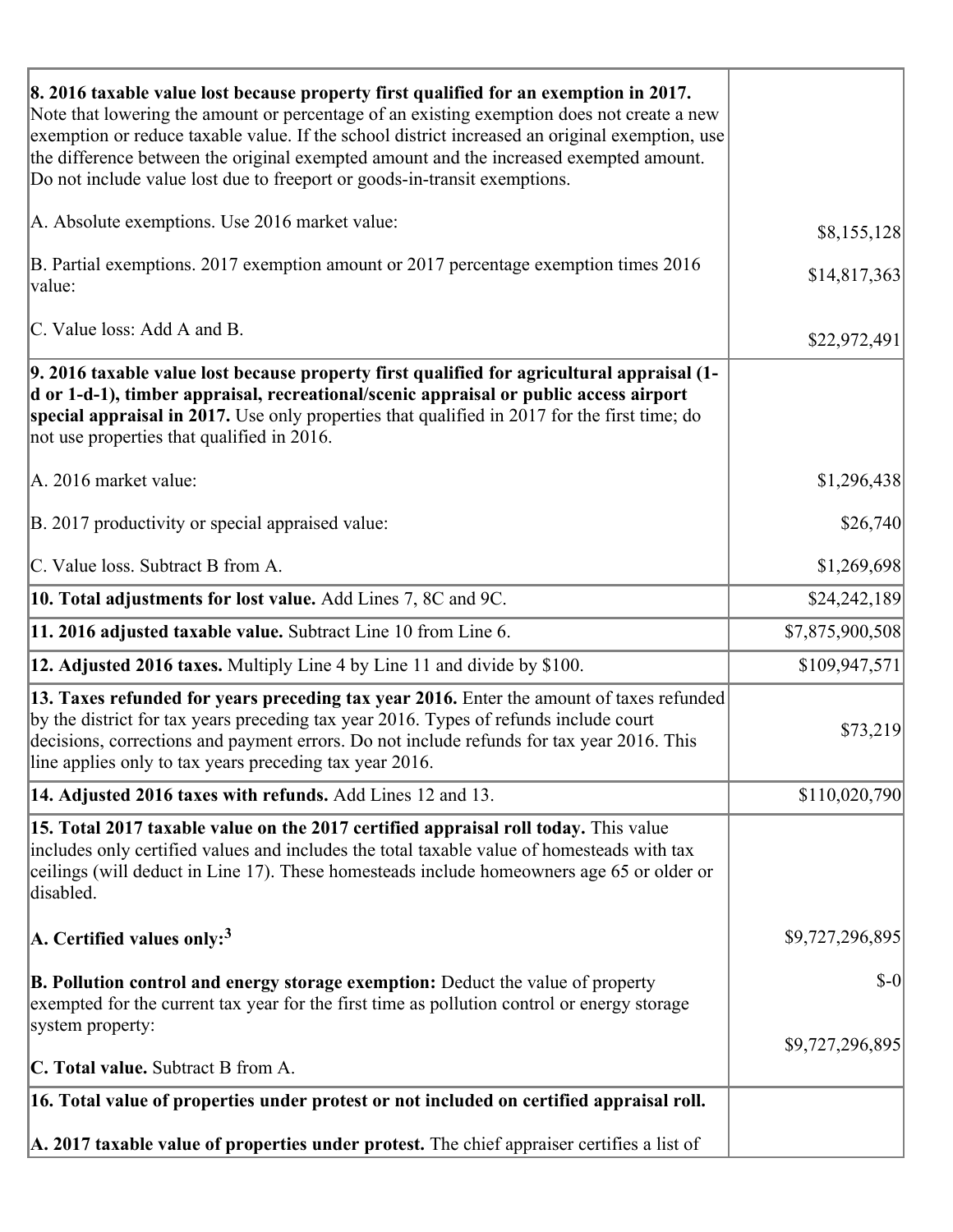| properties still under ARB protest. The list shows the appraisal district's value and the<br>taxpayer's claimed value, if any, or an estimate of the value if the taxpayer wins. For each of<br>the properties under protest, use the lowest of these values. Enter the total value.                                                                                                                                                                                                                                                                                                                                                                                                                      | \$252,630        |
|-----------------------------------------------------------------------------------------------------------------------------------------------------------------------------------------------------------------------------------------------------------------------------------------------------------------------------------------------------------------------------------------------------------------------------------------------------------------------------------------------------------------------------------------------------------------------------------------------------------------------------------------------------------------------------------------------------------|------------------|
| B. 2017 value of properties not under protest or included on certified appraisal roll.<br>The chief appraiser gives school districts a list of those taxable properties that the chief<br>appraiser knows about, but are not included in the appraisal roll certification. These<br>properties are not on the list of properties that are still under protest. On this list of<br>properties, the chief appraiser includes the market value, appraised value and exemptions for<br>the preceding year and a reasonable estimate of the market value, appraised value and<br>exemptions for the current year. Use the lower market, appraised or taxable value (as<br>appropriate). Enter the total value. | $ S_0 $          |
| C. Total value under protest or not certified: Add A and B.                                                                                                                                                                                                                                                                                                                                                                                                                                                                                                                                                                                                                                               | \$252,630        |
| 17. 2017 tax ceilings and Chapter 313 limitations.<br>A. Enter 2017 total taxable value of homesteads with tax ceilings. These include the<br>homesteads of homeowners age 65 or older or disabled. <sup>4</sup>                                                                                                                                                                                                                                                                                                                                                                                                                                                                                          | \$882,678,174    |
| B. Enter 2017 total taxable value of applicable Chapter 313 limitations when<br>calculating effective M&O taxes. Enter zero when calculating effective debt service taxes.<br>(Use these numbers on the advice of your legal counsel.) <sup>5</sup>                                                                                                                                                                                                                                                                                                                                                                                                                                                       | $ 10\rangle$     |
| C. Add A and B.                                                                                                                                                                                                                                                                                                                                                                                                                                                                                                                                                                                                                                                                                           | \$882,678,174    |
| 18. 2017 total taxable value. Add Lines 15C and 16C. Subtract Line 17C.                                                                                                                                                                                                                                                                                                                                                                                                                                                                                                                                                                                                                                   | \$8,844,871,351  |
| 19. Total 2017 taxable value of properties in territory annexed after Jan. 1, 2016.<br>Include both real and personal property. Enter the 2017 value of property in territory<br>annexed by the school district.                                                                                                                                                                                                                                                                                                                                                                                                                                                                                          | \$0              |
| 20. Total 2017 taxable value of new improvements and new personal property located<br>in new improvements. New means the item was not on the appraisal roll in 2016. New<br>additions to existing improvements may be included if the appraised value can be<br>determined. New personal property in a new improvement must have been brought into the<br>school district after Jan. 1, 2016, and be located in a new improvement.                                                                                                                                                                                                                                                                        | \$463,425,677    |
| 21. Total adjustments to the 2017 taxable value. Add Lines 19 and 20.                                                                                                                                                                                                                                                                                                                                                                                                                                                                                                                                                                                                                                     | \$463,425,677    |
| $ 22.2017$ adjusted taxable value. Subtract Line 21 from Line 18.                                                                                                                                                                                                                                                                                                                                                                                                                                                                                                                                                                                                                                         | \$8,381,445,674  |
| <b>23. 2017 effective tax rate.</b> Divide Line 14 by Line 22 and multiply by \$100.                                                                                                                                                                                                                                                                                                                                                                                                                                                                                                                                                                                                                      | \$1.312670/\$100 |
| 24. 2017 effective tax rate for ISDs with Chapter 313 Limitations. Add together the<br>effective tax rates for M&O and debt service for those school districts that participate in an<br>applicable Chapter 313 limitations agreement.                                                                                                                                                                                                                                                                                                                                                                                                                                                                    | \$0/\$100        |
|                                                                                                                                                                                                                                                                                                                                                                                                                                                                                                                                                                                                                                                                                                           |                  |

<sup>&</sup>lt;sup>1</sup>Tex. Tax Code Section  $26.012(14)$ 

<sup>&</sup>lt;sup>2</sup>Tex. Tax Code Section 26.012(6)

 $3$ Tex. Tax Code Section 26.012(6)

 ${}^{4}$ Tex. Tax Code Section 26.012(6)(A)(i)

 ${}^{5}$ Tex. Tax Code Section 26.012(6)(A)(ii)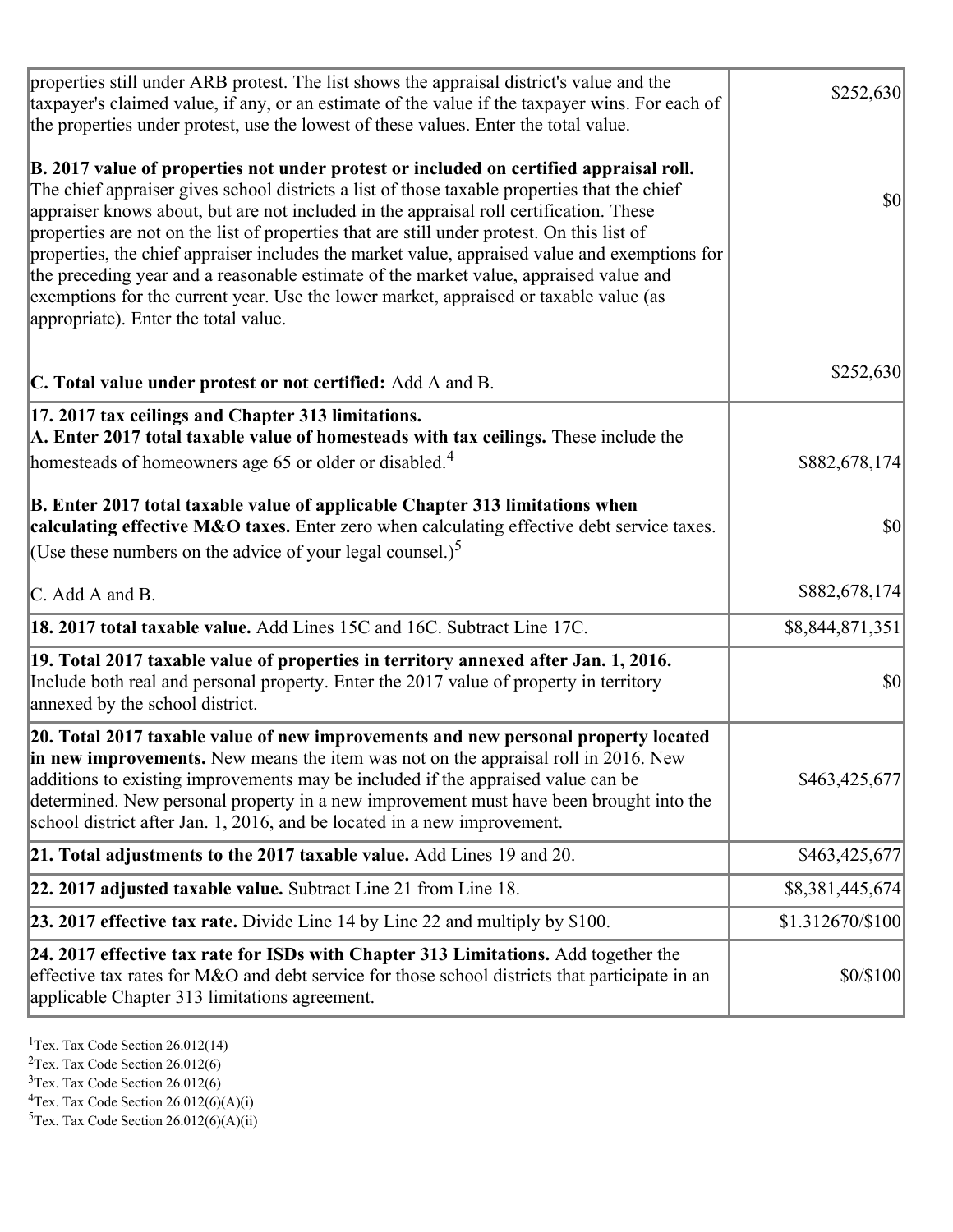## **STEP 2: Rollback Tax Rate**

Most school districts calculate a rollback tax rate that is split into two separate rates:

- 1. **Maintenance and Operations (M&O):** School districts must use the lesser amount of the following methods to calculate the M&O rate:
	- Four cents (\$0.04) PLUS current year's compression rate multiplied by \$1.50 (usually \$1) PLUS any additional cents approved by voters at a 2006 or subsequent rollback election; OR
	- Current year $i/\frac{1}{2}$ s compression rate multiplied by six cents (usually four cents) PLUS effective M&O rate which includes school formula funding calculations.<sup>6</sup>
- 2. **Debt:** The debt tax rate includes the debt service necessary to pay the school district's debt payments in the coming year. This rate accounts for principal and interest on bonds and other debt secured by property tax revenue.

In most cases the rollback tax rate exceeds the effective tax rate, but occasionally decreases in a school district's debt service will cause the effective tax rate to be higher than the rollback tax rate.

| <b>Rollback Tax Rate Activity</b>                                                                                                                                                                                                                                                                                                                                       | <b>Amount/Rate</b> |
|-------------------------------------------------------------------------------------------------------------------------------------------------------------------------------------------------------------------------------------------------------------------------------------------------------------------------------------------------------------------------|--------------------|
| 25. Maintenance and operations (M&O) tax rate. Enter \$1.50 OR the 2005 adopted<br>M&O rate if voters approved a rate higher than \$1.50.                                                                                                                                                                                                                               | \$1.500000/\$100   |
| $26.$ Multiply line 25 times $0.6667$                                                                                                                                                                                                                                                                                                                                   | \$1.0000/\$100     |
| 27. 2017 rollback M&O rate. Use the lesser of the M&O rate as calculated in Tax Code<br>Section $26.08(n)(2)(A)$ and (B).                                                                                                                                                                                                                                               | \$1.040000/\$100   |
| 28. Total 2017 debt to be paid with property tax revenue.<br>Debt means the interest and principal that will be paid on debts that:<br>$(1)$ Are paid by property taxes,<br>$(2)$ Are secured by property taxes,<br>$(3)$ Are scheduled for payment over a period longer than one year, and<br>$(4)$ Are not classified in the school district's budget as M&O expenses |                    |
| A. Debt includes contractual payments to other school districts that have incurred debt on<br>behalf of this school district, if those debts meet the four conditions above. Include only<br>amounts that will be paid from property tax revenue. Do not include appraisal district budget<br>payments. Enter debt amount:                                              | \$33,584,219       |
| B. Subtract unencumbered fund amount used to reduce total debt.                                                                                                                                                                                                                                                                                                         | \$0                |
| C. Subtract state aid received for paying principal and interest on debt for facilities through<br>the existing debt allotment program and/or instructional facilities allotment program.                                                                                                                                                                               | \$0                |
| D. Adjust debt: Subtract B and C from A.                                                                                                                                                                                                                                                                                                                                | \$33,584,219       |
| 29. Certified 2016 excess debt collections. Enter the amount certified by the collector.                                                                                                                                                                                                                                                                                | $ 10\rangle$       |
| 30. Adjusted 2017 debt. Subtract line 29 from line 28D.                                                                                                                                                                                                                                                                                                                 | \$33,584,219       |
| 31. Certified 2017 anticipated collection rate. Enter the rate certified by the collector. If<br>the rate is 100 percent or greater, enter 100 percent.                                                                                                                                                                                                                 | 100.00%            |
| $32.2017$ debt adjusted for collections. Divide line 30 by line 31.                                                                                                                                                                                                                                                                                                     | \$33,584,219       |
| 33. 2017 total taxable value. Enter amount on line 18.                                                                                                                                                                                                                                                                                                                  | \$8,844,871,351    |
| 34. 2017 debt tax rate. Divide line 32 by line 33 and multiply by \$100.                                                                                                                                                                                                                                                                                                | \$0.379702/\$100   |
| 35. 2017 rollback tax rate. Adds lines 27 and 34.                                                                                                                                                                                                                                                                                                                       | \$1.419702/\$100   |